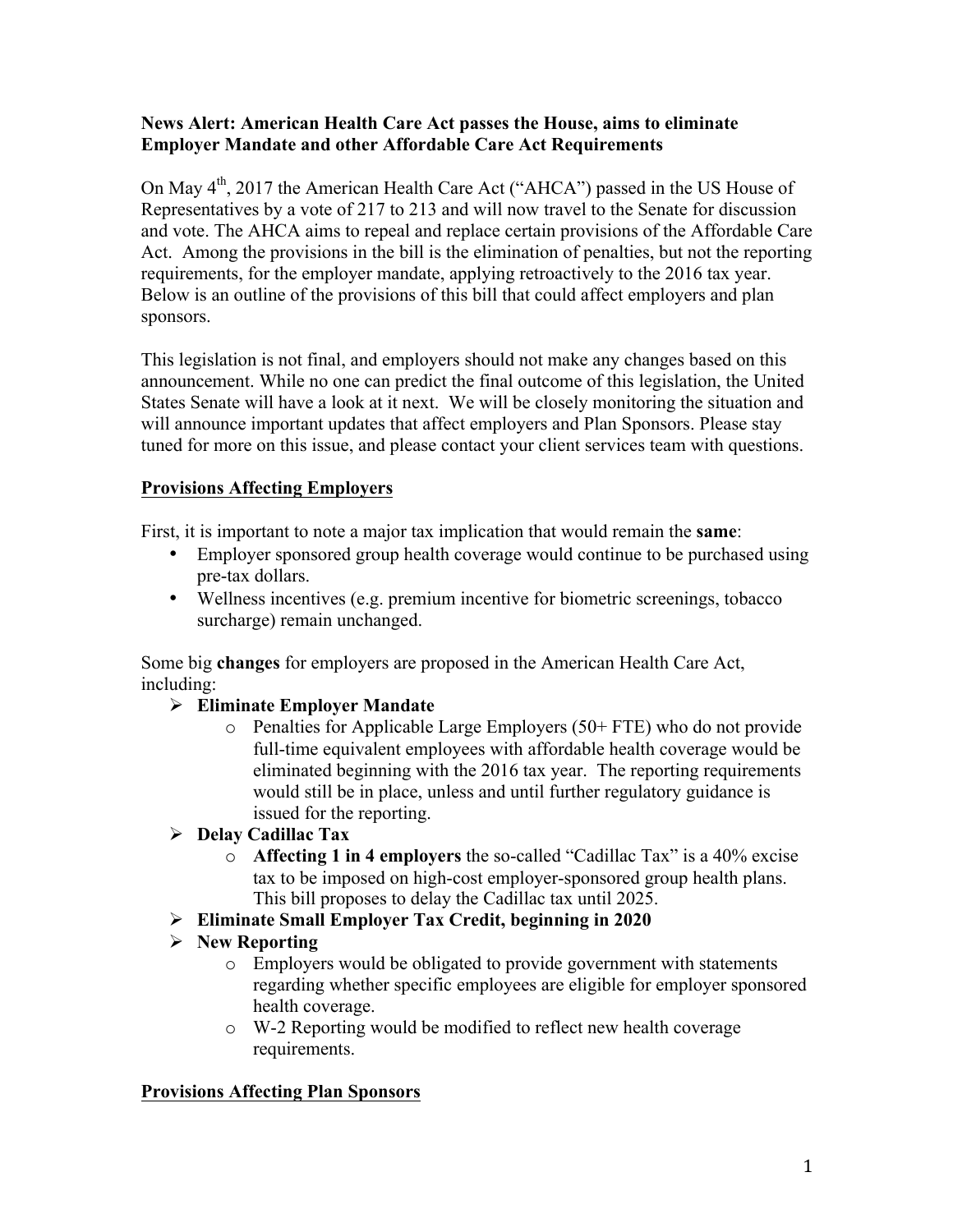It is important to note that most of the insurance reform under the Affordable Care Act would stay the **same**, including:

- Requirement to cover pre-existing conditions
- Requirement to cover dependents until age 26
- Out-of-pocket Maximums
- Lifetime and Annual Limits
- Preventative Benefits Must be covered with no Cost-Sharing
- Nondiscrimination
- Essential Health Benefits Requirements

Under the proposed American Health Care Act, some obligations would **change**, including:

- Ø **Flexible Spending Account Limit Repealed Entirely** No limit to FSA contribution
	- o Qualified expenditures to include over-the-counter medications.
- Ø **Health Savings Account Limits** Increase the tax-free limit.
	- o The new limit would equal the limit on out-of-pocket cost sharing under qualified high deductible health plans (Current 2017 limits: \$6,550 for self only coverage, \$13,100 for family coverage)
	- o Additional catch up contribution of up to \$1,000 may be made by persons over age 55. Both spouses can make catch up contributions to the same HSA.
	- o Qualified medical expense definition expanded to include over-thecounter medications and expenses incurred up to 60 days prior to date HSA was established.
	- o Tax penalty for HSA withdrawals used for non-qualified expenses is reduced from 20% to 10%.

### Ø **Eliminate Individual Mandate/Increased Premium for Coverage Lapse**

- o Penalties for individuals who do not maintain health insurance coverage for themselves would be eliminated, beginning with the 2016 tax year.
- o However, the individual mandate would be replaced by an increase in insurance premiums, up to 30%, for an individual who has a lapse in health coverage.
- Ø **Provide Certificate of Creditable Coverage**
	- o The Certificate of Creditable Coverage was officially eliminated by an ACA Final Rule. However, with the removal of the individual mandate, and the requirement to show continuous coverage to avoid 30% premium increase under AHCA, the Certificate of Creditable Coverage would be required once more.
- Ø **Creditable Coverage Tax Deduction Reinstated** Reinstates the tax deduction for employers who receive Part D retiree drug subsidy (RDS) payments to provide creditable prescription drug coverage to Medicare beneficiaries, starting 2018.